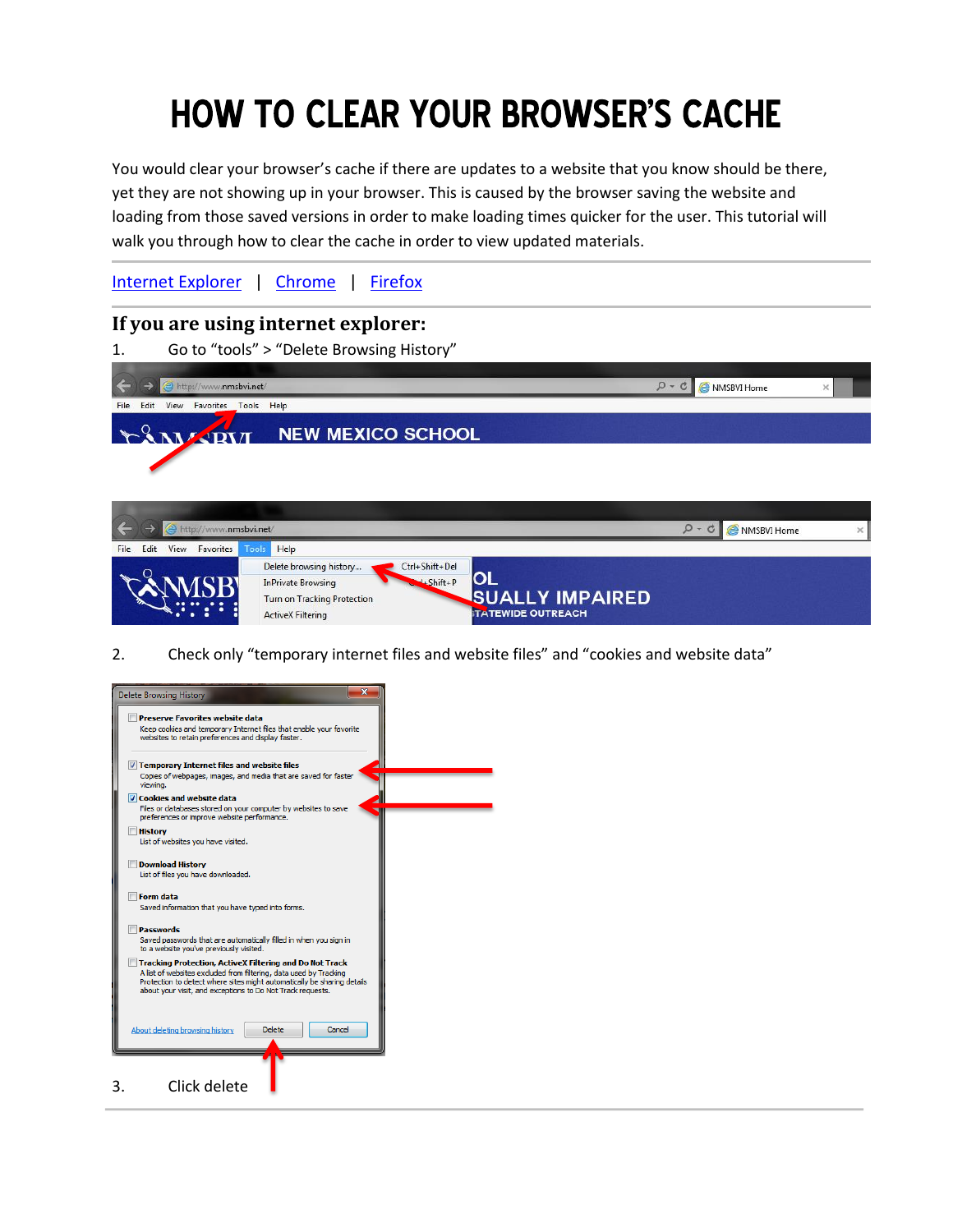# <span id="page-1-0"></span>**If you are using chrome:**

1. Click the menu button (the three lines next to the address bar on the right)

|                       |                                    | Mariah<br>미<br>ᄉ |
|-----------------------|------------------------------------|------------------|
|                       |                                    | a<br>$\bf \odot$ |
|                       |                                    |                  |
| Click "history"<br>2. |                                    |                  |
| <b>VARGE ROLL</b>     | 誊                                  |                  |
|                       | $\mathbf{a}$<br>E<br>$\circledast$ |                  |
| New tab               | $Ctrl+T$                           |                  |
| New window            | $Ctrl + N$                         |                  |
| New incognito window  | Ctrl+Shift+N                       |                  |
| <b>History</b>        |                                    |                  |
| Downloads             | $Ctrl + J$                         |                  |
| <b>Recent Tabs</b>    |                                    |                  |
| Bookmarks             | ь                                  |                  |

3. A new tab will open, and just under your recent history there will be a button labeled "clear browsing data…" click that.

| Chrome     | <b>History</b>                               |                                              | Search history                                          |
|------------|----------------------------------------------|----------------------------------------------|---------------------------------------------------------|
| History    | Mariahs-MacBook-Pro                          | $SM-G920P$                                   | IGI K430                                                |
| Extensions | 14 mins ago                                  | 31 mins ago                                  | 7 days ago                                              |
| Settings   | <b>N</b> Netflix                             | pasta making drying - Google Search          | NMSBVI Staff Webpage                                    |
|            | Reminder Chords by Mumford And               | Track your package or shipment wit           | Showbox App Download   Free Mov                         |
|            | Holloman bookoo - Buy and sell wit           | This Girl Accidentally Sent Her Boss         | The Big Bang Theory (season 7) - Wi                     |
| About      |                                              | clovis afb - Google Search                   |                                                         |
|            |                                              | $\uparrow$ Staying patient and compassionate |                                                         |
|            |                                              | 15 Times Teachers Had The Best Se            |                                                         |
|            |                                              | 18 more                                      |                                                         |
|            | Remove selected items<br>Clear browsing data |                                              | Showing history from your signed-in devices. Learn more |

Today - Monday, June 15, 2015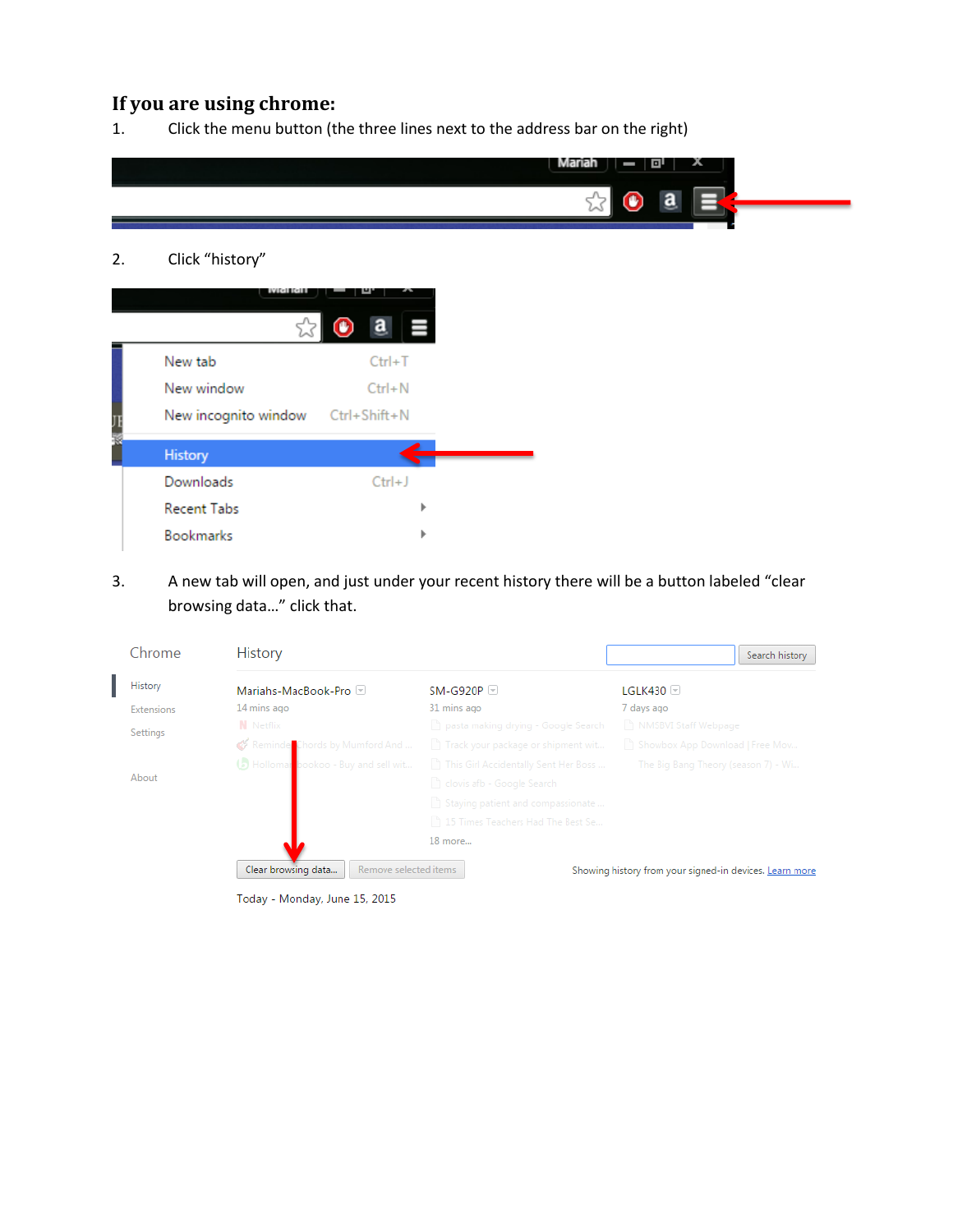4. In the new window check only "cached images and files"

| Clear browsing data                                                                                    | × |
|--------------------------------------------------------------------------------------------------------|---|
| Obliterate the following items from:<br>the past day                                                   |   |
| <b>Browsing history</b>                                                                                |   |
| Download history                                                                                       |   |
| Cookies and other site and plugin data                                                                 |   |
| Cached images and files                                                                                |   |
| Passwords                                                                                              |   |
| Autofill form data                                                                                     |   |
| Hosted app data                                                                                        |   |
| Content licenses                                                                                       |   |
| Clear browsing data<br>Cancel<br>Learn more                                                            |   |
| Saved content settings and search engines will not be cleared and may reflect your<br>browsing habits. |   |
| 5.<br>Click clear browsing data.                                                                       |   |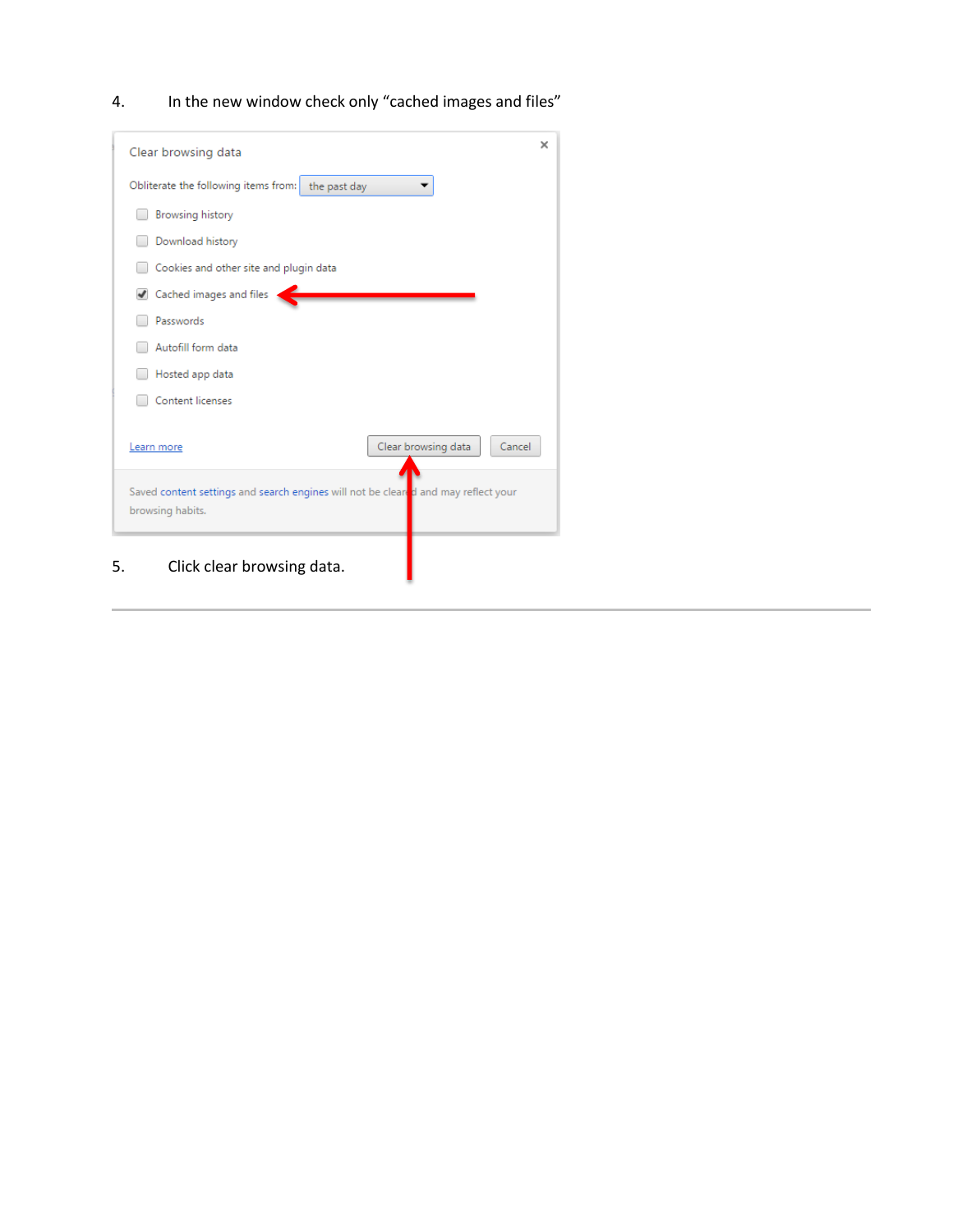### <span id="page-3-0"></span>**If you are using Firefox:**

1. Click the menu button (the three lines next to the address bar on the right)



2. Click "history"

|                   | ☆ 自 ↓ 合                      |                    |
|-------------------|------------------------------|--------------------|
| Ж<br>Cut          | <b>The Copy</b>   2 Paste    |                    |
|                   | 90%                          | ÷                  |
|                   | oo.                          |                    |
| <b>New Window</b> | <b>New Private</b><br>Window | Save Page          |
| أكأز              |                              |                    |
| Print             | History                      | <b>Full Screen</b> |
|                   |                              |                    |
|                   |                              |                    |
| Find              | Options                      | Add-ons            |
|                   |                              |                    |
| Developer         |                              |                    |
| Sign in to Sync   |                              |                    |
| <b>Customize</b>  |                              | එ<br>⋒.            |
|                   |                              |                    |

3. Click "clear recent history"